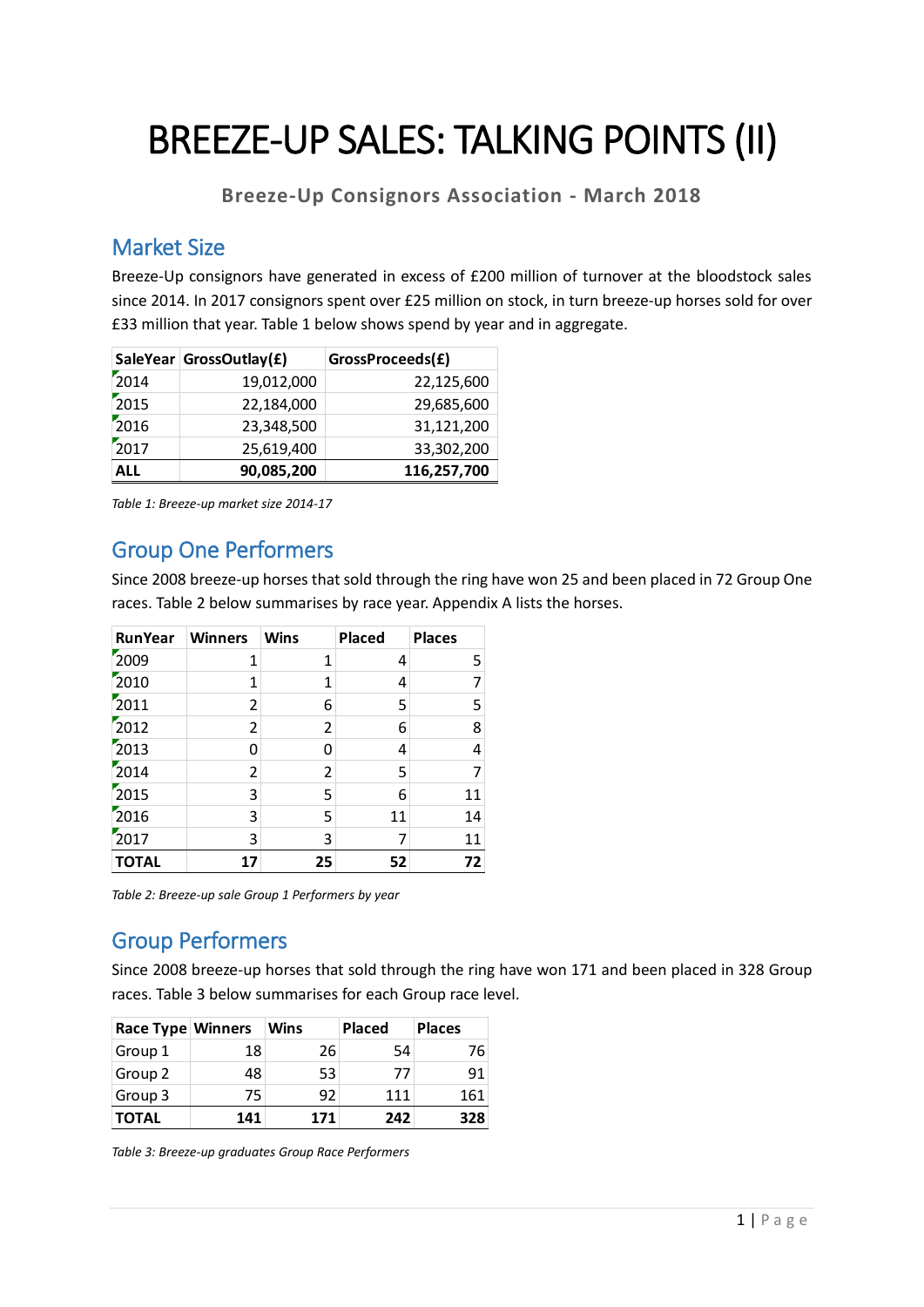#### Winners As 2yo

Over 1,000 breeze-up graduates have won races as 2yo since 2008. Table 4 below summarises by year. For the last six years more than 100 breeze-up graduates per year have won as 2yo.

| <b>SaleYear</b> | <b>Winners</b> | <b>Runners</b> |
|-----------------|----------------|----------------|
| 2008            | 79             | 271            |
| 2009            | 78             | 237            |
| 2010            | 100            | 277            |
| 2011            | 86             | 277            |
| 2012            | 124            | 346            |
| 2013            | 106            | 305            |
| 2014            | 102            | 337            |
| 2015            | 113            | 382            |
| 2016            | 118            | 347            |
| 2017            | 106            | 361            |
| ALL             | 1012           | 3140           |

*Table 4: Breeze-up graduates winners as 2yo*

#### Winners As 3yo

Over 1,200 breeze-up graduates have won races as 3yo since 2008. Table 5 below summarises by year. Between 2010 and 2017 – seven years running - more than 100 breeze-up graduates per year have won as 3yo.

| <b>SaleYear</b> | <b>Winners</b> | <b>Runners</b> |
|-----------------|----------------|----------------|
| 2008            | 125            | 313            |
| 2009            | 99             | 233            |
| 2010            | 126            | 302            |
| 2011            | 110            | 298            |
| 2012            | 177            | 356            |
| 2013            | 148            | 351            |
| 2014            | 152            | 358            |
| 2015            | 154            | 423            |
| 2016            | 149            | 377            |
| 2017            | 31             | 128            |
| ALL             | 1272           | 3141           |

*Table 5: Breeze-up graduates winners as 3yo*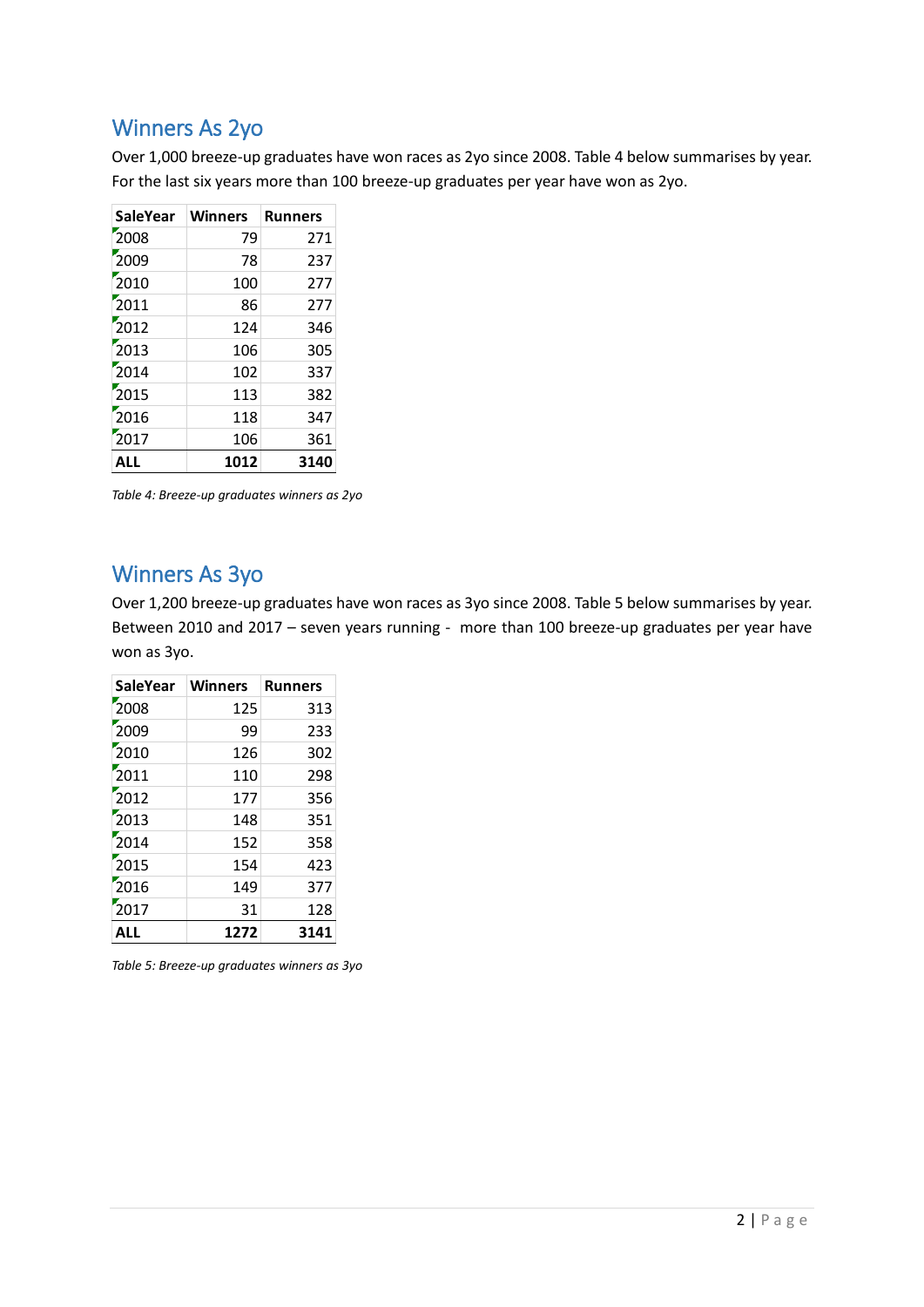# Young Guns & Old Stagers

The 2017 racing season produced black type breeze-up performers from both ends of the age spectrum. Table 6 below shows both 2yo from their first season on the track as well as more seasoned performers aged five and over.

| Horse                 | Race               | <b>SaleYear</b> | <b>RaceYear</b> | Winner       | <b>Wins</b>    | <b>Placed</b> | <b>Places</b>  |
|-----------------------|--------------------|-----------------|-----------------|--------------|----------------|---------------|----------------|
|                       | <b>Type</b>        |                 |                 |              |                |               |                |
| <b>Brando</b>         | Group 1            | 2014            | 2017            | $\mathbf{1}$ | $\mathbf{1}$   | $\mathbf{1}$  | $\overline{2}$ |
| <b>Fanciful Angel</b> | Group 1            | 2014            | 2017            | $\mathbf 0$  | 0              | $\mathbf{1}$  | $\overline{4}$ |
| Karar                 | Group 1            | 2014            | 2017            | $\mathbf 0$  | 0              | $\mathbf{1}$  | $\overline{2}$ |
| Sands Of Mali         | Group 2            | 2017            | 2017            | $\mathbf{1}$ | $\mathbf{1}$   | 0             | $\mathbf 0$    |
| Zaman                 | Group <sub>2</sub> | 2017            | 2017            | $\mathbf 0$  | 0              | $\mathbf{1}$  | $\mathbf{1}$   |
| Out Of The<br>Flames  | Group 2            | 2017            | 2017            | $\pmb{0}$    | 0              | $\mathbf{1}$  | $\mathbf{1}$   |
| <b>Nearly Caught</b>  | Group 2            | 2012            | 2017            | $\mathbf{1}$ | $\mathbf{1}$   | $\mathbf{1}$  | $\mathbf{1}$   |
| London Prize          | Group 2            | 2013            | 2017            | $\mathbf{1}$ | $\mathbf{1}$   | 0             | $\mathbf 0$    |
| Hathal                | Group 2            | 2014            | 2017            | 0            | 0              | $\mathbf{1}$  | 3              |
| Hunt                  | Group 2            | 2014            | 2017            | $\mathbf{1}$ | $\overline{2}$ | 0             | $\mathbf 0$    |
| Abel Handy            | Group 3            | 2017            | 2017            | $\mathbf 1$  | $\mathbf{1}$   | 0             | $\mathbf 0$    |
| Gotti                 | Group 3            | 2017            | 2017            | 0            | 0              | $\mathbf{1}$  | $\mathbf{1}$   |
| Mcmunigal             | Group 3            | 2017            | 2017            | $\mathbf 0$  | $\mathbf 0$    | $\mathbf{1}$  | $\mathbf{1}$   |
| <b>Ball Girl</b>      | Group 3            | 2017            | 2017            | $\mathbf 0$  | 0              | $\mathbf{1}$  | $\mathbf{1}$   |
| Landshark             | Group 3            | 2017            | 2017            | 0            | 0              | $\mathbf{1}$  | $\mathbf{1}$   |
| Lansky                | Group 3            | 2017            | 2017            | 0            | 0              | $\mathbf{1}$  | $\mathbf{1}$   |
| <b>Shamaal Nibras</b> | Group 3            | 2011            | 2017            | $\mathbf{1}$ | $\mathbf{1}$   | 1             | $\overline{2}$ |
| Hurricane Red         | Group 3            | 2012            | 2017            | $\mathbf 1$  | 3              | $\mathbf{1}$  | 9              |
| <b>Nearly Caught</b>  | Group 3            | 2012            | 2017            | $\mathbf 0$  | 0              | $\mathbf{1}$  | $\mathbf{1}$   |
| Art Wave              | Group 3            | 2013            | 2017            | $\pmb{0}$    | 0              | $\mathbf{1}$  | $\mathbf{1}$   |
| London Prize          | Group 3            | 2013            | 2017            | $\mathbf{1}$ | $\mathbf{1}$   | 0             | $\mathbf 0$    |
| My Catch              | Group 3            | 2013            | 2017            | $\mathbf{1}$ | $\overline{2}$ | 0             | $\mathbf 0$    |
| <b>Brando</b>         | Group 3            | 2014            | 2017            | $\mathbf{1}$ | $\overline{2}$ | 0             | $\mathbf 0$    |
| <b>Brownie</b>        | Group 3            | 2014            | 2017            | $\mathbf{1}$ | $\overline{2}$ | $\mathbf{1}$  | $\overline{2}$ |
| Karar                 | Group 3            | 2014            | 2017            | $\mathbf{1}$ | $\mathbf{1}$   | $\mathbf{1}$  | 3              |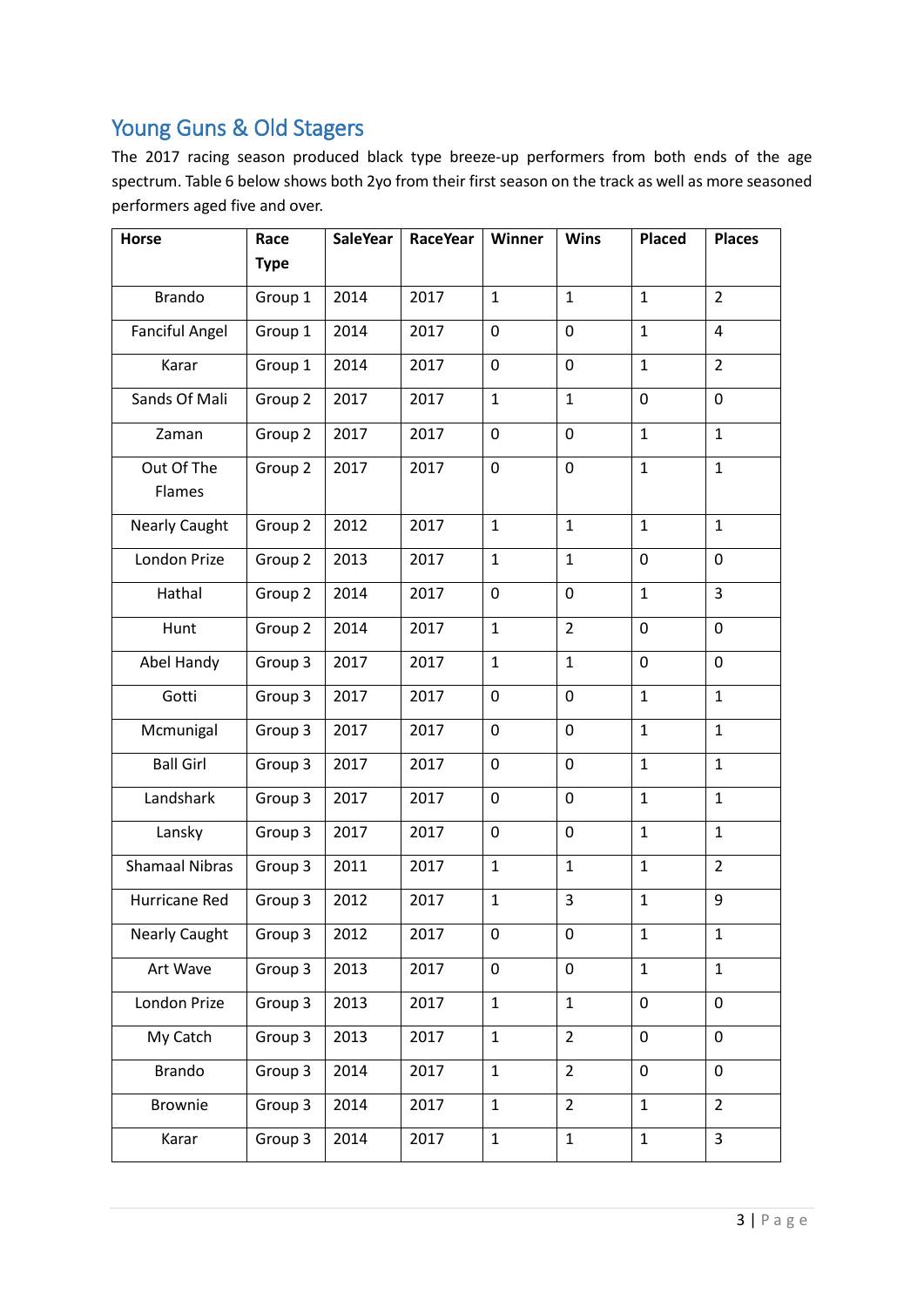| Salateen              | Group 3 | 2014 | 2017 | 0            | $\mathbf 0$    | $\mathbf{1}$ | $\mathbf 1$    |
|-----------------------|---------|------|------|--------------|----------------|--------------|----------------|
| Zaman                 | Listed  | 2017 | 2017 | $\mathbf{1}$ | $\mathbf{1}$   | 0            | $\mathbf 0$    |
| Alwasmiya             | Listed  | 2017 | 2017 | $\mathbf{1}$ | $\mathbf{1}$   | 0            | $\mathbf 0$    |
| Hikmaa                | Listed  | 2017 | 2017 | $\mathbf{1}$ | $\mathbf{1}$   | 0            | $\mathbf 0$    |
| Waqqad                | Listed  | 2017 | 2017 | $\mathbf 0$  | $\mathbf 0$    | $\mathbf{1}$ | $\mathbf{1}$   |
| Out Of The<br>Flames  | Listed  | 2017 | 2017 | $\mathbf 0$  | $\mathbf 0$    | $\mathbf{1}$ | $\overline{2}$ |
| Staxton               | Listed  | 2017 | 2017 | 0            | $\mathbf 0$    | $\mathbf{1}$ | $\overline{2}$ |
| Dark Acclaim          | Listed  | 2017 | 2017 | $\mathbf 0$  | $\mathbf 0$    | $\mathbf{1}$ | $\mathbf{1}$   |
| Lisheen Castle        | Listed  | 2017 | 2017 | 0            | 0              | $\mathbf{1}$ | $\mathbf{1}$   |
| Abel Handy            | Listed  | 2017 | 2017 | 0            | 0              | $\mathbf{1}$ | $\mathbf 1$    |
| Roussel               | Listed  | 2017 | 2017 | 0            | 0              | 1            | $\overline{2}$ |
| So Hi Society         | Listed  | 2017 | 2017 | 0            | $\mathbf 0$    | $\mathbf{1}$ | $\mathbf{1}$   |
| Silver Ocean          | Listed  | 2010 | 2017 | $\mathbf{1}$ | $\mathbf{1}$   | $\mathbf{1}$ | 3              |
| <b>Shamaal Nibras</b> | Listed  | 2011 | 2017 | $\mathbf 0$  | $\mathbf 0$    | $\mathbf{1}$ | 3              |
| Spykes Bay            | Listed  | 2011 | 2017 | $\mathbf{1}$ | $\mathbf{1}$   | 0            | $\mathbf 0$    |
| Abstraction           | Listed  | 2012 | 2017 | $\mathbf 0$  | 0              | $\mathbf{1}$ | 5              |
| Hurricane Red         | Listed  | 2012 | 2017 | $\mathbf{1}$ | 3              | 0            | 0              |
| Khefyn                | Listed  | 2012 | 2017 | 0            | $\mathbf 0$    | $\mathbf{1}$ | $\mathbf{1}$   |
| Lancelot Du Lac       | Listed  | 2012 | 2017 | $\mathbf{1}$ | $\mathbf{1}$   | $\mathbf{1}$ | $\overline{4}$ |
| <b>Nearly Caught</b>  | Listed  | 2012 | 2017 | $\mathbf{1}$ | $\overline{2}$ | $\mathbf{1}$ | $\overline{2}$ |
| Boom The<br>Groom     | Listed  | 2013 | 2017 | 0            | 0              | $\mathbf{1}$ | 3              |
| High On Life          | Listed  | 2013 | 2017 | $\mathbf 0$  | $\pmb{0}$      | $\mathbf{1}$ | $\overline{2}$ |
| My Catch              | Listed  | 2013 | 2017 | $\mathbf{1}$ | $\overline{2}$ | $\mathbf{1}$ | $\mathbf{1}$   |
| <b>Red Galileo</b>    | Listed  | 2013 | 2017 | $\mathbf 0$  | 0              | $\mathbf{1}$ | $\overline{4}$ |
| Royal Birth           | Listed  | 2013 | 2017 | $\mathbf{1}$ | $\mathbf{1}$   | 0            | $\pmb{0}$      |
| Brownie               | Listed  | 2014 | 2017 | $\mathbf{1}$ | $\mathbf{1}$   | 0            | $\pmb{0}$      |
| Dominada              | Listed  | 2014 | 2017 | 0            | $\pmb{0}$      | $\mathbf{1}$ | $\overline{2}$ |
| Salateen              | Listed  | 2014 | 2017 | $\mathbf{1}$ | $\mathbf{1}$   | $\mathbf{1}$ | $\mathbf{1}$   |
| Waady                 | Listed  | 2014 | 2017 | $\mathbf{1}$ | $\mathbf{1}$   | $\mathbf{1}$ | $\mathbf{1}$   |

*Table 6: 2017 breeze-up sale graduates with Black Type*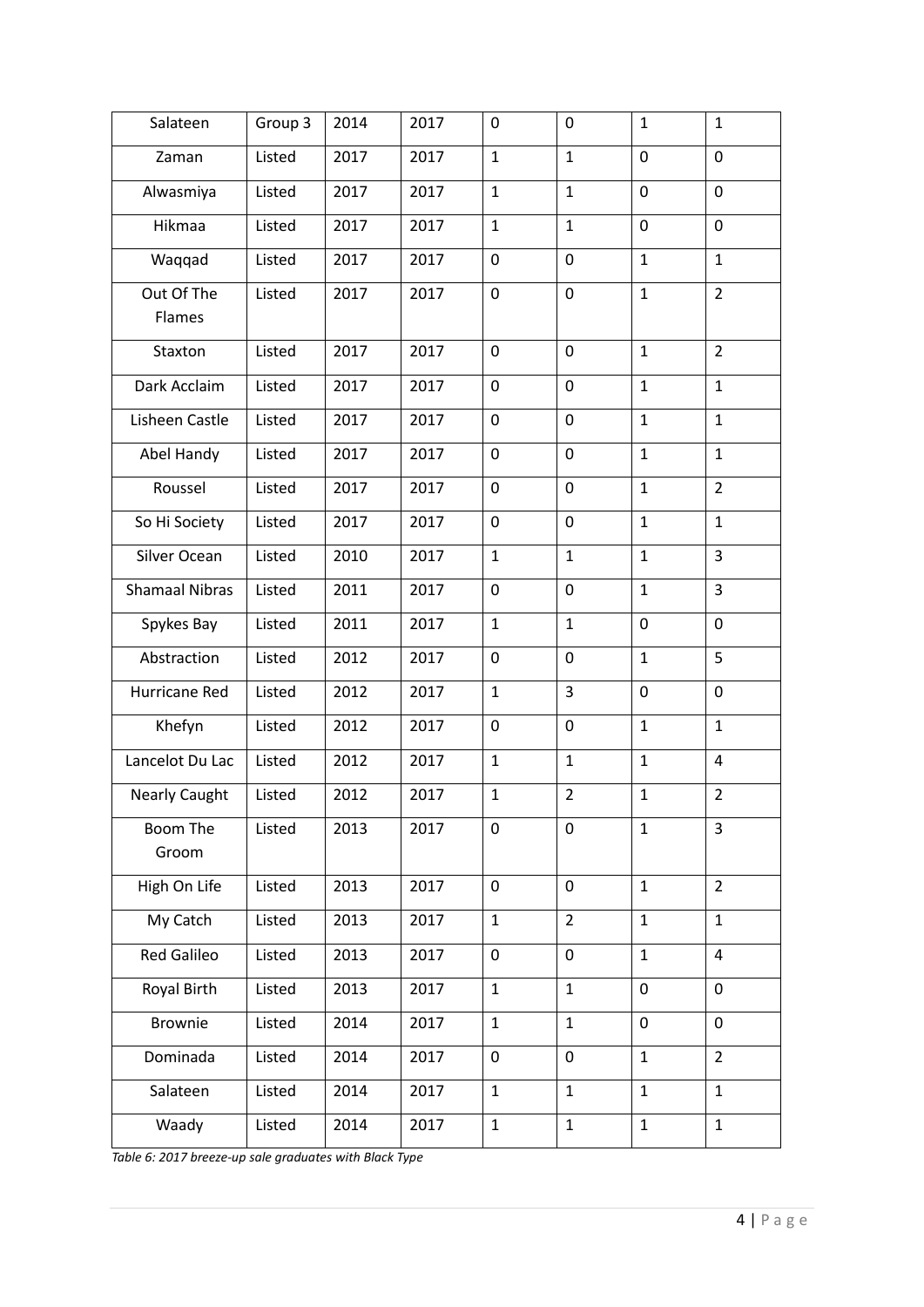# Progressive Types & Highly Rated Maidens

There are a number of lightly raced breeze-up graduates from the 2017 sales season that are of interest in the forthcoming turf season 2018. Table 7 below shows interesting maidens as well as horses that Timeform consider progressive. The list contains a mixture of Pattern race winners, novice winners and maidens.

| <b>Horse</b>             | <b>SaleYear</b> | <b>Trainer</b>         |
|--------------------------|-----------------|------------------------|
| Aiya                     | 2017            | <b>Andrew Balding</b>  |
| Alkhawaneej Boy          | 2017            | Kevin Ryan             |
| Alwasmiya                | 2017            | Simon Crisford         |
| Amplification            | 2017            | <b>Ed Dunlop</b>       |
| <b>Baasha</b>            | 2017            | <b>Ed Dunlop</b>       |
| <b>Bacacarat</b>         | 2017            | <b>Andrew Balding</b>  |
| Captain<br>Vancouver     | 2017            | M D O'Callaghan        |
| <b>Commander Han</b>     | 2017            | Kevin Ryan             |
| Corrosive                | 2017            | Hugo Palmer            |
| Crack On Crack<br>On     | 2017            | <b>Clive Cox</b>       |
| Desert Wind              | 2017            | Ed Vaughan             |
| Dream Of<br>Camelot      | 2017            | <b>Gary Moore</b>      |
| <b>Gabrial The Saint</b> | 2017            | <b>Richard Fahey</b>   |
| <b>Gilded Hour</b>       | 2017            | Ralph Beckett          |
| Gronkowski               | 2017            | Jeremy Noseda          |
| Hasanoanda               | 2017            | John Gosden            |
| Havana Go                | 2017            | David Marnane          |
| Hidden Affair            | 2017            | <b>Henry Candy</b>     |
| Il Primo Sole            | 2017            | John Gosden            |
| I'm Improving            | 2017            | Keith Dalgleish        |
| <b>Intense Pleasure</b>  | 2017            | Hugo Palmer            |
| Landshark                | 2017            | Mrs John<br>Harrington |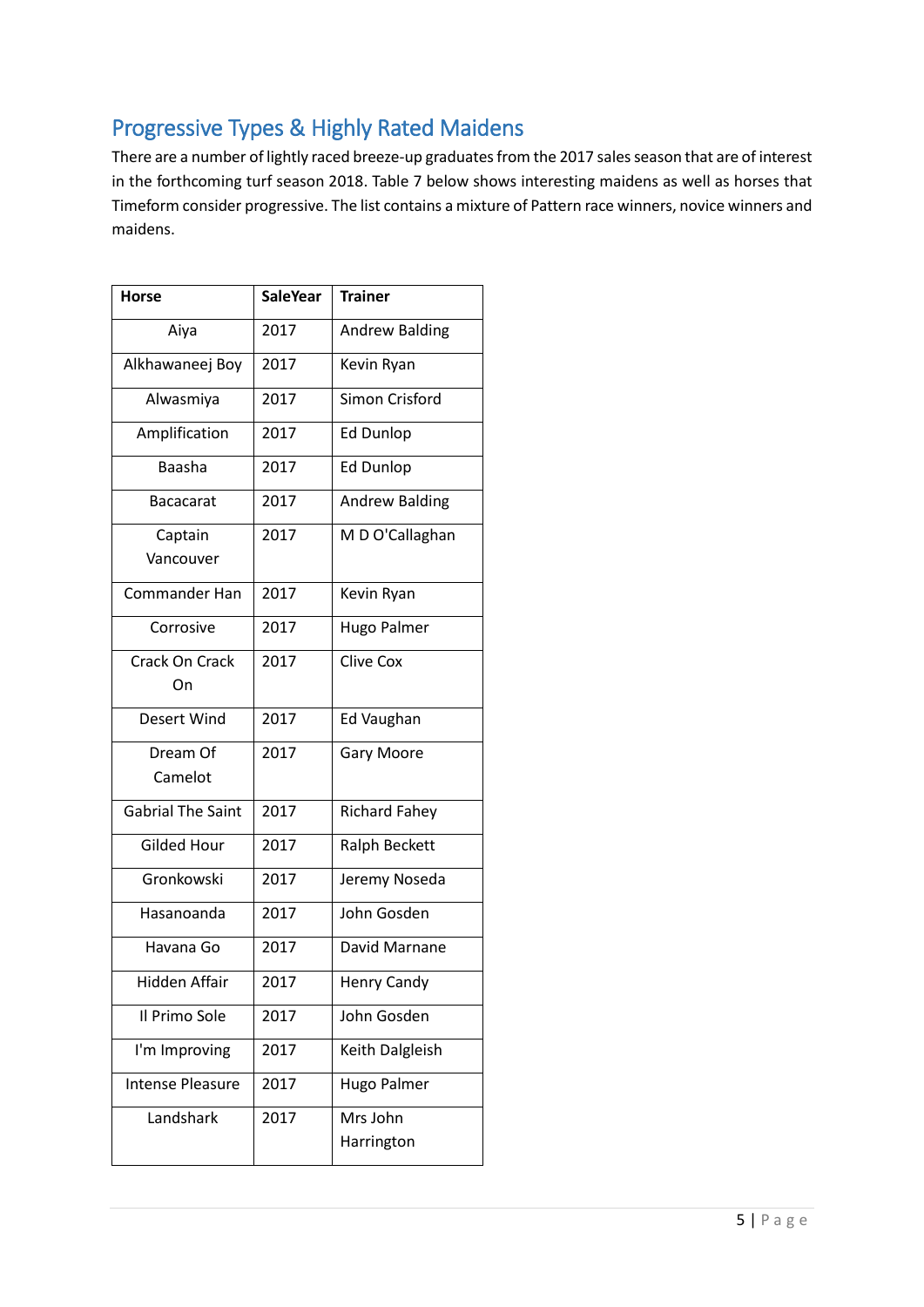| Lisheen Castle          | 2017 | John Quinn           |
|-------------------------|------|----------------------|
| Loving A Boom           | 2017 | Mrs John             |
|                         |      | Harrington           |
| Match Maker             | 2017 | Simon Crisford       |
| Mcmunigal               | 2017 | G M Lyons            |
| Meerpat                 | 2017 | Jason Ward           |
| Minnie Haha             | 2017 | Mrs John             |
|                         |      | Harrington           |
| Morlock                 | 2017 | Charlie Appleby      |
| Mr Reckless             | 2017 | Jamie Osborne        |
| Nebuchadnezzar          | 2017 | Alan King            |
| Ornamental              | 2017 | Henry Candy          |
| <b>Pacific Fleet</b>    | 2017 | <b>Archie Watson</b> |
| Pompey Chimes           | 2017 | <b>Gary Moore</b>    |
| <b>Princess Harley</b>  | 2017 | Mick Quinn           |
| Ready To Impress        | 2017 | Mark Johnston        |
| <b>Real Gent</b>        | 2017 | Kevin Ryan           |
| Regulator               | 2017 | <b>Richard Fahey</b> |
| Rua Augusta             | 2017 | Kevin Ryan           |
| Sneem                   | 2017 | Mrs John             |
|                         |      | Harrington           |
| <b>Stone Of Destiny</b> | 2017 | David Simcock        |
| Stormbringer            | 2017 | Kevin Ryan           |
| <b>Sunday Smart</b>     | 2017 | P J Prendergast      |
| Supernova               | 2017 | David Simcock        |
| <b>Surrey Blaze</b>     | 2017 | Joseph Tuite         |
| <b>Tax Exile</b>        | 2017 | Matthieu             |
|                         |      | Palussiere           |
| <b>Two Weeks</b>        | 2017 | <b>Clive Cox</b>     |
| <b>Well Suited</b>      | 2017 | Simon Crisford       |
| Yori                    | 2017 | P Vovcenko           |

*Table 7: Progressive Types & Highly Rated Maidens from 2017*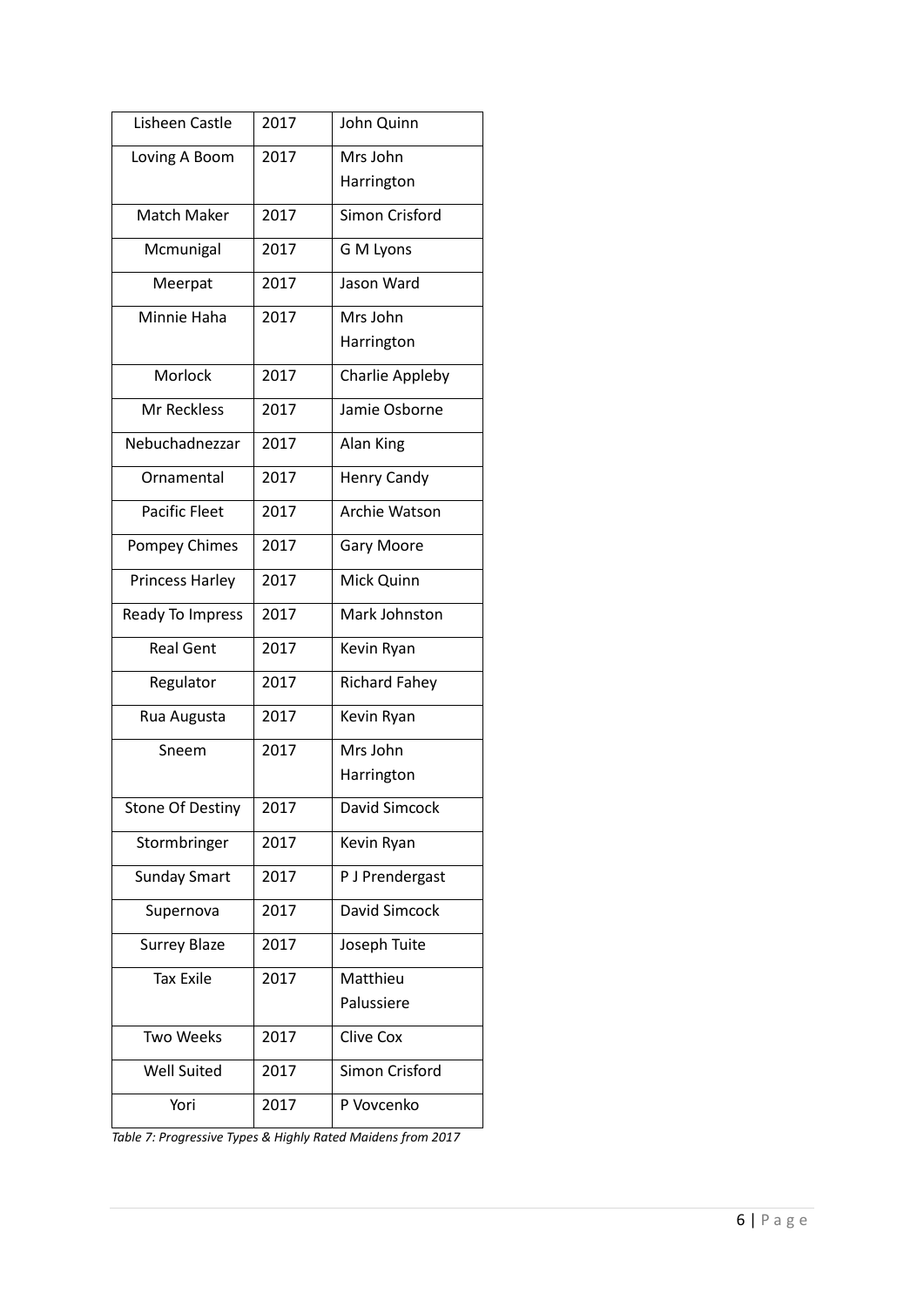## APPENDIX A – BREEZE-UP GRADUATE GROUP ONE PERFORMERS

| <b>Horse</b>         | Race        | <b>SaleYear</b> | <b>Sale</b> | Winner           | <b>Wins</b>    | Placed       | <b>Places</b>  |
|----------------------|-------------|-----------------|-------------|------------------|----------------|--------------|----------------|
|                      | <b>Type</b> |                 |             |                  |                |              |                |
| Mar Adentro          | Group 1     | 2008            | <b>ARQ</b>  | 0                | 0              | $\mathbf{1}$ | $\mathbf{1}$   |
| Oiseau De Feu        | Group 1     | 2008            | <b>ARQ</b>  | 0                | 0              | $\mathbf{1}$ | $\mathbf{1}$   |
| Tamazirte            | Group 1     | 2008            | <b>ARQ</b>  | 0                | 0              | $\mathbf 1$  | $\overline{2}$ |
| <b>Music Show</b>    | Group 1     | 2009            | <b>GOR</b>  | $\mathbf{1}$     | $\mathbf{1}$   | $\mathbf{1}$ | 3              |
| Passion For Gold     | Group 1     | 2009            | <b>CBU</b>  | $\mathbf{1}$     | $\mathbf{1}$   | $\mathbf 0$  | 0              |
| Rainfall             | Group 1     | 2009            | <b>CBU</b>  | $\mathbf 0$      | $\overline{0}$ | $\mathbf{1}$ | $\overline{2}$ |
| Corsica              | Group 1     | 2009            | <b>CBU</b>  | 0                | 0              | $\mathbf{1}$ | $\mathbf{1}$   |
| Emerald<br>Commander | Group 1     | 2009            | <b>DBS</b>  | $\boldsymbol{0}$ | 0              | $\mathbf{1}$ | $\mathbf{1}$   |
| Lady Darshaan        | Group 1     | 2009            | <b>DBS</b>  | 0                | 0              | $\mathbf{1}$ | $\mathbf{1}$   |
| Dream Ahead          | Group 1     | 2010            | <b>DBS</b>  | $\mathbf{1}$     | 5              | $\mathbf 0$  | 0              |
| Margot Did           | Group 1     | 2010            | <b>GNS</b>  | $\mathbf{1}$     | $\mathbf{1}$   | $\mathbf 0$  | 0              |
| Spirit Quartz        | Group 1     | 2010            | <b>CBU</b>  | 0                | 0              | $\mathbf{1}$ | $\mathbf{1}$   |
| Dubawi Gold          | Group 1     | 2010            | <b>CBU</b>  | 0                | 0              | $\mathbf{1}$ | 3              |
| Secret Edge          | Group 1     | 2010            | <b>DBS</b>  | $\mathbf 0$      | 0              | $\mathbf{1}$ | $\mathbf{1}$   |
| Testosterone         | Group 1     | 2010            | <b>ARQ</b>  | $\mathbf 0$      | 0              | $\mathbf{1}$ | $\mathbf{1}$   |
| Barefoot Lady        | Group 1     | 2010            | <b>GOR</b>  | 0                | 0              | $\mathbf{1}$ | $\mathbf{1}$   |
| Epic Love            | Group 1     | 2010            | <b>CBU</b>  | 0                | 0              | $\mathbf{1}$ | $\mathbf{1}$   |
| Native Khan          | Group 1     | 2010            | <b>CBU</b>  | $\mathbf 0$      | 0              | $\mathbf{1}$ | $\mathbf{1}$   |
| Fiesolana            | Group 1     | 2011            | <b>GOR</b>  | $\mathbf{1}$     | $\mathbf{1}$   | $\mathbf{1}$ | $\mathbf{1}$   |
| Lucayan              | Group 1     | 2011            | <b>ARQ</b>  | $\mathbf{1}$     | $\mathbf{1}$   | $\pmb{0}$    | 0              |
| Path Wind            | Group 1     | 2011            | ARQ         | $\mathbf 0$      | 0              | $\mathbf{1}$ | $\mathbf{1}$   |
| Pearl Secret         | Group 1     | 2011            | <b>DBS</b>  | $\mathbf 0$      | 0              | $\mathbf{1}$ | $\mathbf{1}$   |
| Mshawish             | Group 1     | 2012            | ARQ         | $\mathbf{1}$     | $\overline{2}$ | $\mathbf{1}$ | $\mathbf{1}$   |
| Contributer          | Group 1     | 2012            | CBU         | $\mathbf{1}$     | $\overline{2}$ | $\mathbf{1}$ | $\mathbf{1}$   |
| Rosdhu Queen         | Group 1     | 2012            | <b>CBU</b>  | $\mathbf{1}$     | $\mathbf{1}$   | $\mathbf 0$  | 0              |
| <b>Nearly Caught</b> | Group 1     | 2012            | CBU         | 0                | 0              | $\mathbf{1}$ | $\mathbf{1}$   |
| Yahilwa              | Group 1     | 2012            | CBU         | 0                | 0              | $\mathbf{1}$ | $\overline{2}$ |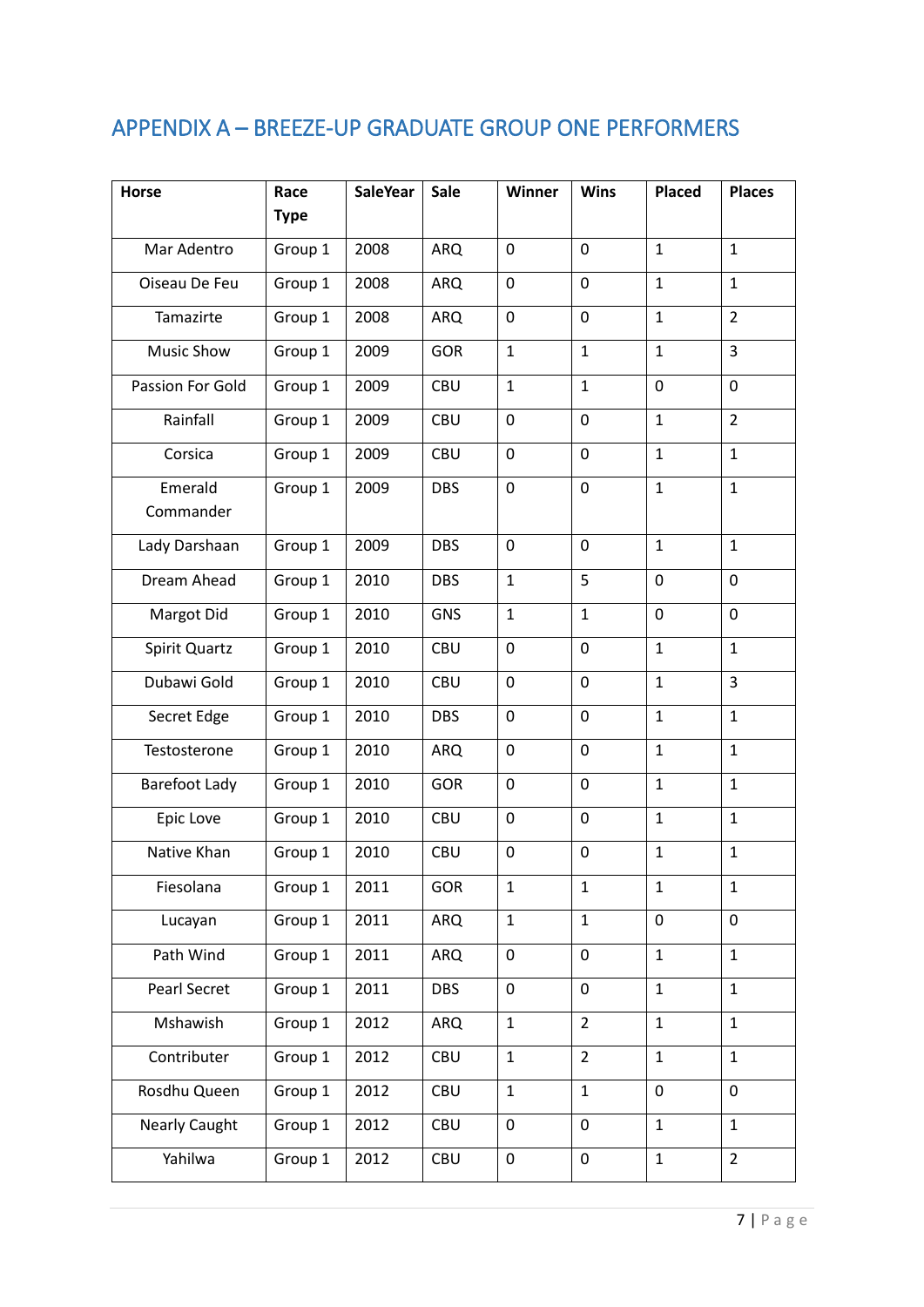| Moviesta                 | Group 1 | 2012 | <b>CBU</b> | 0            | 0              | $\mathbf{1}$ | $\mathbf{1}$   |
|--------------------------|---------|------|------------|--------------|----------------|--------------|----------------|
| Libertarian              | Group 1 | 2012 | <b>CBU</b> | 0            | 0              | $\mathbf{1}$ | $\mathbf{1}$   |
| Willie The Whipper       | Group 1 | 2012 | <b>GOR</b> | 0            | 0              | $\mathbf{1}$ | $\mathbf{1}$   |
| Pearl Flute              | Group 1 | 2012 | <b>ARQ</b> | 0            | 0              | $\mathbf{1}$ | $\mathbf{1}$   |
| Moohaajim                | Group 1 | 2012 | <b>CBU</b> | 0            | 0              | $\mathbf{1}$ | $\mathbf{1}$   |
| <b>Winning Express</b>   | Group 1 | 2012 | <b>DBS</b> | 0            | 0              | $\mathbf{1}$ | $\mathbf{1}$   |
| Trip To Paris            | Group 1 | 2013 | <b>CBU</b> | $\mathbf{1}$ | $\mathbf{1}$   | $\mathbf{1}$ | $\overline{2}$ |
| The Grey Gatsby          | Group 1 | 2013 | <b>ARQ</b> | $\mathbf{1}$ | $\overline{2}$ | $\mathbf{1}$ | 5              |
| Astaire                  | Group 1 | 2013 | <b>KEM</b> | $\mathbf{1}$ | $\mathbf{1}$   | $\mathbf{1}$ | $\mathbf{1}$   |
| Thunder Zone             | Group 1 | 2013 | <b>CBU</b> | 0            | 0              | $\mathbf{1}$ | $\mathbf{1}$   |
| <b>Hot Streak</b>        | Group 1 | 2013 | CBU        | $\mathbf 0$  | $\mathbf 0$    | $\mathbf{1}$ | $\overline{2}$ |
| <b>Lightning Thunder</b> | Group 1 | 2013 | <b>CBU</b> | 0            | 0              | $\mathbf{1}$ | $\overline{2}$ |
| Justice Day              | Group 1 | 2013 | <b>KEM</b> | 0            | 0              | $\mathbf{1}$ | $\mathbf{1}$   |
| <b>Brando</b>            | Group 1 | 2014 | <b>CBU</b> | $\mathbf{1}$ | $\mathbf{1}$   | $\mathbf{1}$ | $\overline{2}$ |
| The Wow Signal           | Group 1 | 2014 | <b>ASC</b> | $\mathbf{1}$ | $\mathbf{1}$   | $\mathbf 0$  | $\mathbf 0$    |
| Karar                    | Group 1 | 2014 | <b>ARQ</b> | 0            | 0              | $\mathbf{1}$ | $\overline{2}$ |
| <b>Fanciful Angel</b>    | Group 1 | 2014 | CBU        | $\mathbf 0$  | $\mathbf 0$    | $\mathbf{1}$ | $\overline{2}$ |
| <b>Strath Burn</b>       | Group 1 | 2014 | CBU        | $\mathbf 0$  | 0              | $\mathbf{1}$ | $\mathbf{1}$   |
| Palang                   | Group 1 | 2014 | <b>ARQ</b> | 0            | 0              | $\mathbf{1}$ | $\mathbf{1}$   |
| Ventura Storm            | Group 1 | 2015 | <b>CBU</b> | $\mathbf{1}$ | $\mathbf{1}$   | $\mathbf{1}$ | $\overline{2}$ |
| Harbour Law              | Group 1 | 2015 | LON        | $\mathbf{1}$ | $\mathbf{1}$   | $\mathbf{1}$ | $\mathbf{1}$   |
| <b>Quiet Reflection</b>  | Group 1 | 2015 | <b>DBS</b> | $\mathbf{1}$ | $\overline{2}$ | $\mathbf{1}$ | $\mathbf{1}$   |
| Robin Of Navan           | Group 1 | 2015 | <b>ARQ</b> | $\mathbf{1}$ | $\mathbf{1}$   | $\mathbf{1}$ | $\overline{2}$ |
| Donjuan<br>Triumphant    | Group 1 | 2015 | CBU        | $\pmb{0}$    | $\mathbf 0$    | $\mathbf{1}$ | $\mathbf{1}$   |
| Red Verdon               | Group 1 | 2015 | <b>CBU</b> | 0            | 0              | $\mathbf{1}$ | $\mathbf{1}$   |
| <b>Stormy Antarctic</b>  | Group 1 | 2015 | CBU        | $\mathbf 0$  | $\mathbf 0$    | $\mathbf{1}$ | $\overline{2}$ |
| Now Or Later             | Group 1 | 2015 | <b>DBS</b> | 0            | 0              | $\mathbf{1}$ | $\mathbf{1}$   |
| Blue De Vega             | Group 1 | 2015 | <b>GOR</b> | 0            | 0              | $\mathbf{1}$ | $\mathbf{1}$   |
| <b>First Selection</b>   | Group 1 | 2015 | <b>ASC</b> | $\mathbf 0$  | 0              | $\mathbf{1}$ | $\mathbf{1}$   |
| <b>Sussex Ranger</b>     | Group 1 | 2016 | CBU        | 0            | 0              | $\mathbf{1}$ | $\mathbf{1}$   |
| Le Brivido               | Group 1 | 2016 | <b>ARQ</b> | $\pmb{0}$    | 0              | $\mathbf{1}$ | $\mathbf{1}$   |
|                          |         |      |            |              |                |              |                |